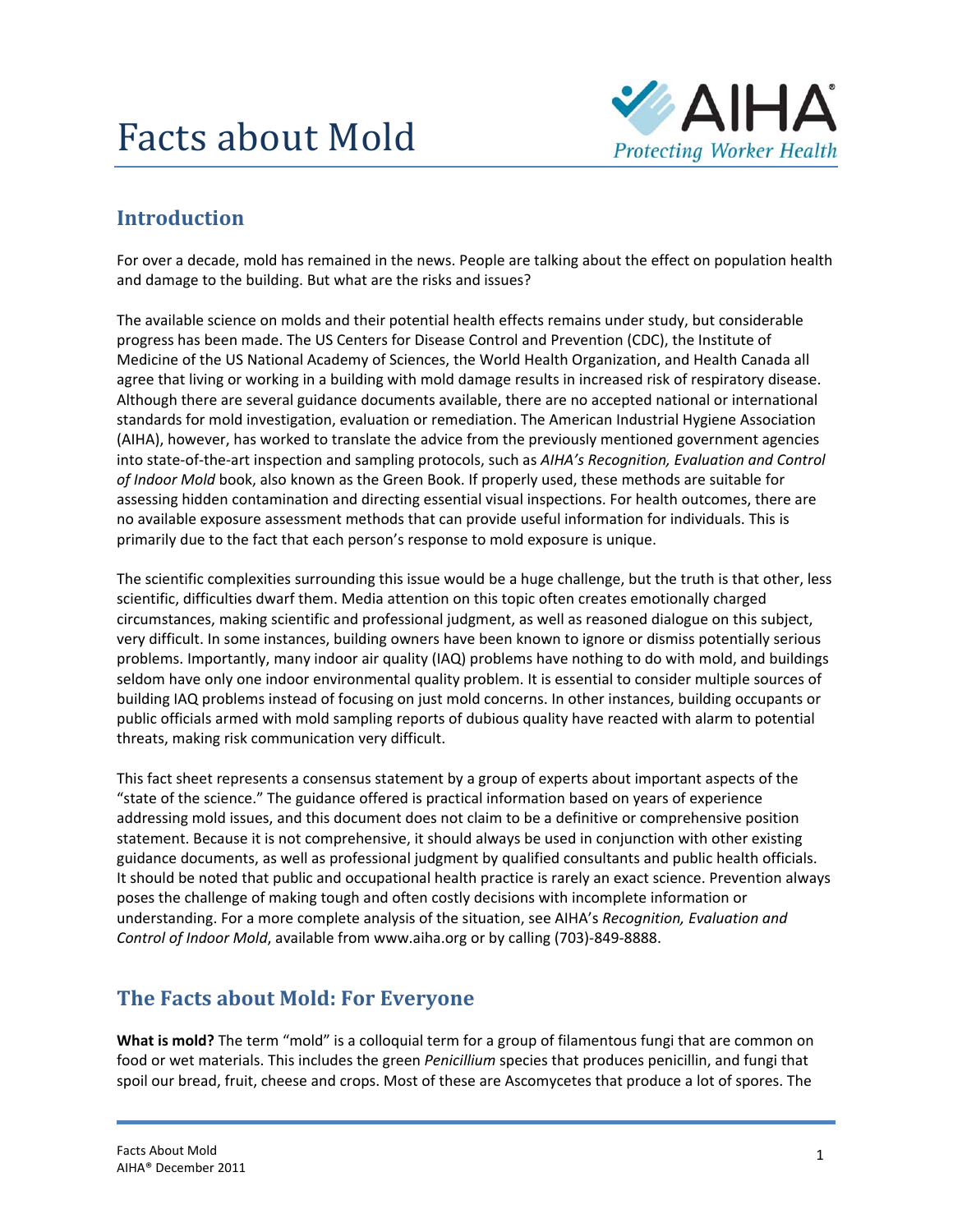majority of the molds that grow on damp building materials are found in the soil and are adapted to grow on a wide variety of materials. Outdoors, molds live in the soil, on plants, and on dead or decaying matter. There are thousands of species of mold and they can be any color. Different mold species are adapted to different moisture conditions ranging from very wet to just damp. Many times, mold can be detected by a musty odor. Live spores act like seeds, forming new mold growths (colonies) under the right conditions. All of us are exposed to a variety of fungal spores daily in the air we breathe, both outdoors and indoors.

**How does mold get into a house or building?** Mold and fungal spores occur naturally outdoors, where fungi are the earth's most important recyclers. Indoors, mold needs moisture to grow; it becomes a problem only where there is water damage, elevated and prolonged humidity, or dampness. Common sources of excessive indoor moisture that can lead to mold problems include:

- flooding from surface waters (i.e., overflowing rivers) or from severe storms;
- roof leaks from damaged or missing roofing materials, ice dams or blocked gutters;
- storm-driven rain through window frames, exterior walls or door assemblies;
- leaking pipes, sewer back-ups or overflows;
- damp basements or crawl spaces due to a high water table (rising damp) or poorly managed rainwater drainage; and
- condensation on cold surfaces.

**How can I prevent mold growth?** The key to preventing and stopping indoor mold growth is to control excessive moisture and condensation. Keeping susceptible areas in the home clean and dry is critical. In general, mold will not grow indoors without water, dampness or excessive moisture. There are three main factors that contribute to condensation of water on building surfaces:

- *Relative Humidity:* Condensation occurs when the air is saturated with water and it cannot hold any more moisture. For example, steam generated from bathroom showers or from cooking can fill up the air with moisture, which will then condense into drops of water on cooler surfaces, such as mirrors and windows. Where possible, localized sources of humidity, such as clothes dryers, should be directly vented to the outdoors. To lower indoor humidity during warm, humid weather, air conditioners and/or dehumidifiers should be used. In chronically damp areas, such as basements or crawlspaces, it is often recommended that dehumidifiers be used to maintain humidity levels below 60%.
- *Temperature:* Warm air holds more moisture than cold air. Condensation occurs when warm humid air comes into contact with a cold surface and the moisture condenses into water. This can often be seen on single‐pane windows, where water condenses and then runs down, causing the wood frames and sills to rot and the wall under the windows to blister. Condensation can occur on exterior walls, particularly north‐facing walls, if they are not properly insulated. Other chronically cold surfaces, such as cold water pipes, should be covered with insulation to help prevent condensation.
- *Poor Ventilation:* Indoor humidity can build up if there is not enough ventilation and exchange of indoor and outdoor air. Where there is little or no air movement, such as behind dressers and cabinets, surfaces can remain cooler than surrounding areas, which can lead to increased condensation and mold growth. It is recommended that the area be ventilated and the occupants use exhaust fans (vented to the outdoors) to remove moisture from high humidity areas, particularly in bathrooms, kitchens, and laundry areas. Furniture should be moved slightly away from walls so that air can freely pass behind them. Air should be allowed to circulate between rooms and regularly ventilate to remove humid air. Fans should be used as needed.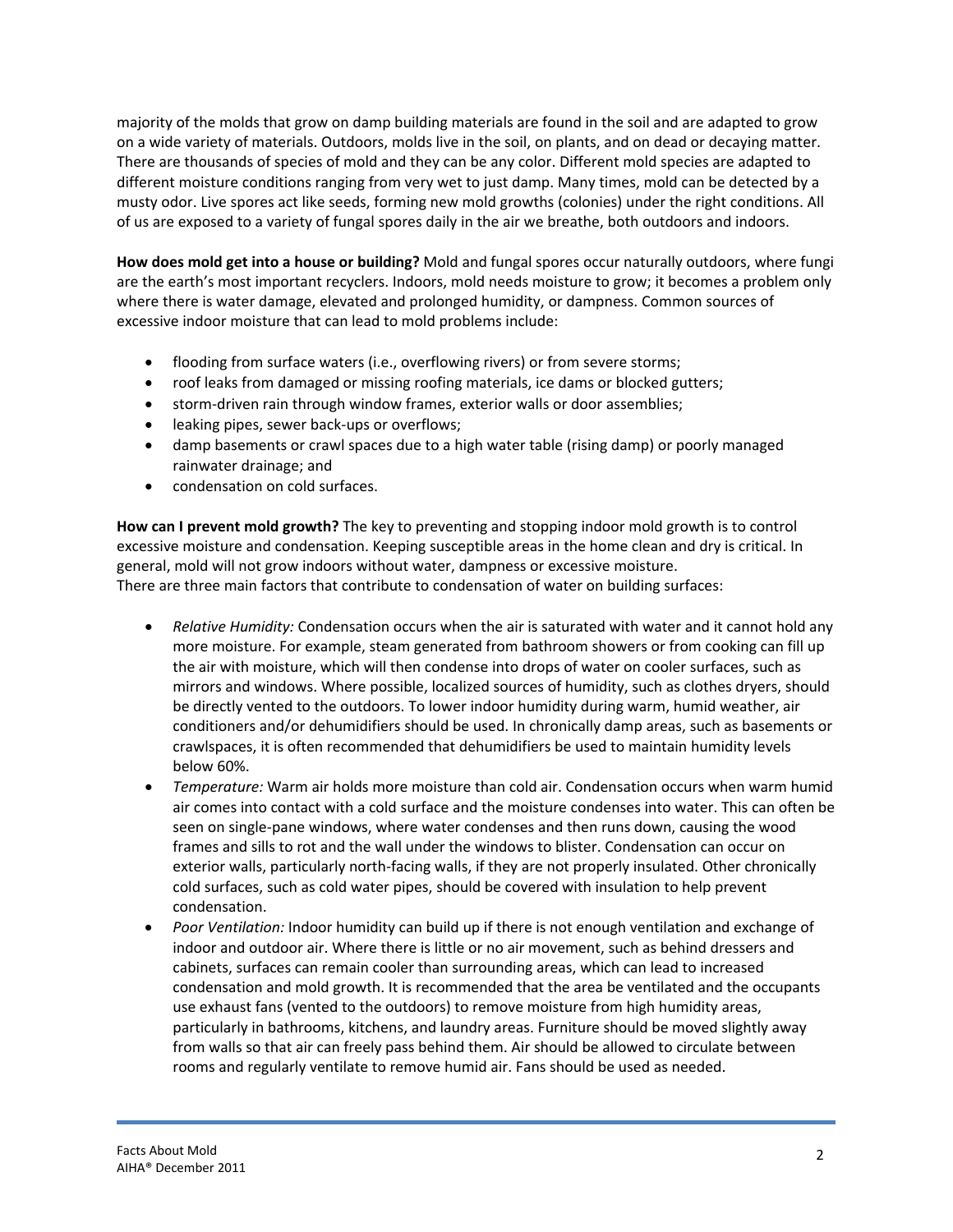Other things that can be done are to clean and repair gutters regularly, make sure the ground slopes down and away from the home's foundation, and keep air conditioner drip pans and drain lines clean. In addition, in air conditioned buildings in hot and humid climates, vinyl wall coverings on the interior sides of exterior walls should not be used as these materials can trap moisture, resulting in mold growth underneath them.

In the case of floods or leaking pipes, any standing water should be promptly removed and water damaged materials should either be dried out and cleaned, or removed and replaced. Porous materials that are wet for more than 48 hours are likely to produce mold growth and should be discarded. In instances where the water damage is extensive, it is recommended that professional help, such as a commercial restoration company, be consulted.

**Can mold spores contain toxins?** Yes. Some of these fungi produce toxic metabolites (mycotoxins), and almost all molds that grow in the built environment can produce triple helical glucan, both of which are toxic to lung cells. Many studies in appropriate laboratory animals have demonstrated that very low exposures of these compounds can result in inflammation. The health effects of breathing mycotoxins indoors are not well understood and they continue to be under study. This research is done to better understand why epidemiological studies consistently show increased asthma among occupants of damp buildings not associated with atopy.

Some studies have shown that in agricultural settings, occupational exposure to fungi that produce mycotoxins on grain may result in significant exposures to their toxins. However, it is important to not relate human exposures to mycotoxins in agricultural settings with those exposures that can occur in the built environment (homes and offices). Exposures to mycotoxins in agricultural environments can be at much higher airborne concentrations, and these levels can result in systemic exposure. It should be noted that these agricultural exposures tend to be fungi that do not generally occur in buildings, such as *Aspergillus flavus* (aflatoxin) and *Fusarium graminearum* (deoxynivalenol).

**What is "black mold"?** The news media and some contractors often refer to "black mold" or "toxic black mold." It is usually associated with Stachybotrys chartarum, a type of greenish-black mold commonly associated with heavy water damage. Not all molds that appear to be black are Stachybotrys. The known health effects from exposure to Stachybotrys are similar to those caused by other common molds, and again in high exposure situations (as in agriculture), are known to be associated with severe health effects in some people. Such exposures seldom, if ever, occur in buildings except during remediation activities by people not taking appropriate precautions.

**Should I be concerned about mold?** It all depends on how much. Small amounts of mold growth in workplaces or homes (such as mildew on a shower curtain) are not a major health concern. Large quantities of mold growth, however, are an important public health concern. In addition, mold can damage building materials, finishes, and furnishings and, in some cases, cause structural damage to wood.

**How do molds affect people?** Most people have no reaction when exposed to molds. Allergic reactions, similar to pollen or animal allergies, and irritation are the most common health effects for individuals sensitive to molds. Flu-like symptoms and skin rash may occur. Exposure to molds may also aggravate asthma. In very rare cases, fungal infections from building‐associated molds may occur in people with serious immune disease. Most symptoms are temporary and eliminated by correcting the mold problem.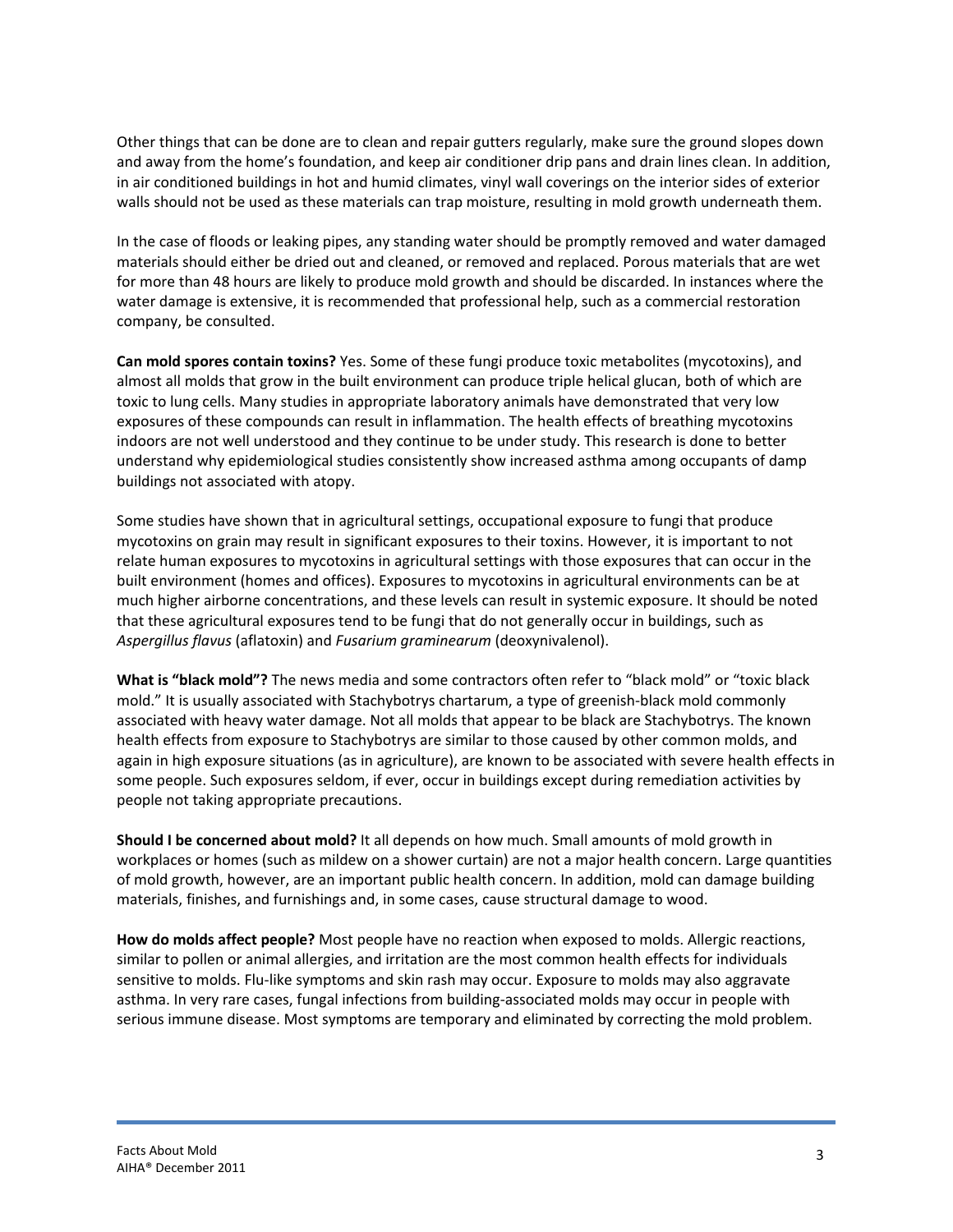**Who is affected by exposure to mold?** There is a wide variability in how people are affected by airborne mold spore exposure. Currently, there is no established airborne concentration that is known to adversely affect any individual's health. People who may be affected more severely and quickly than others include:

- Infants and children
- Elderly people
- Pregnant women
- Individuals with respiratory conditions or allergies and asthma
- Persons with weakened immune systems

Those with special health concerns should consult their doctor if they are concerned about mold exposure. Symptoms that may seem to occur from mold exposure may be due to other causes, such as bacterial or viral infections or other allergies.

**What should I do if I see or smell mold in my home?** The most important step is to identify the source(s) of moisture, which result in mold growth, and to take the necessary steps to make repairs to stop them. If you only clean up the mold, and do not fix the moisture problem, then most likely the mold growth will recur. If the source of the moisture is related to a building failure or fault, such as a burst pipe or leaking roof, it is recommended that a professional contractor be consulted. In instances where the moisture source does not appear to be related to leaks, floods, structural faults or rising damp, it is most likely due to condensation (see "How can I prevent mold growth?"). If you do not see mold growth but smell a musty odor, mold may be growing underneath or behind water‐damaged materials, such as walls, carpeting, or wallpaper.

Once the source of the moisture has been identified and fixed, you need to decide if removing the mold from the affected areas is something that can be done without professional assistance. If the mold growth was caused by sewage back‐up or other contaminated water, potential pathogens may be present and the work should be performed by a professional contractor that has experience in cleaning buildings damaged by contaminated water.

If the mold growth is due to condensation or small‐scale leak and is limited to a small area (less than 10 square feet), you can probably do the work yourself following guidelines such as those that have been prepared by the U.S. Environmental Protection Agency (EPA), Canada Mortgage and Housing Corporation and AIHA. On hard surfaces, such as countertops and furniture, use detergent and water to wash mold off and then dry completely. The use of biocides or chemical disinfectants is not recommended as these may be hazardous to occupants. Moldy porous or absorbent materials, such as ceiling tiles, wallboard, and carpeting, should be removed and replaced. Persons cleaning mold should wear rubber gloves, goggles and an approved respirator to protect against breathing airborne spores (an N95 respirator would be appropriate for most cleanup projects, provided that you are medically capable of wearing a respirator). If you have health concerns, you should consult your doctor before doing any mold cleanup.

Over the past decade or so, the industry has given rise to many individuals and companies who tout themselves as experts and certified in various aspects of mold investigation and remediation, but who may have little or no practical experience. If you choose to hire a consultant to help identify your problem, or a contractor to perform the cleanup in your home, make sure that they have specific work experience in dealing with and cleaning up mold, and check their references.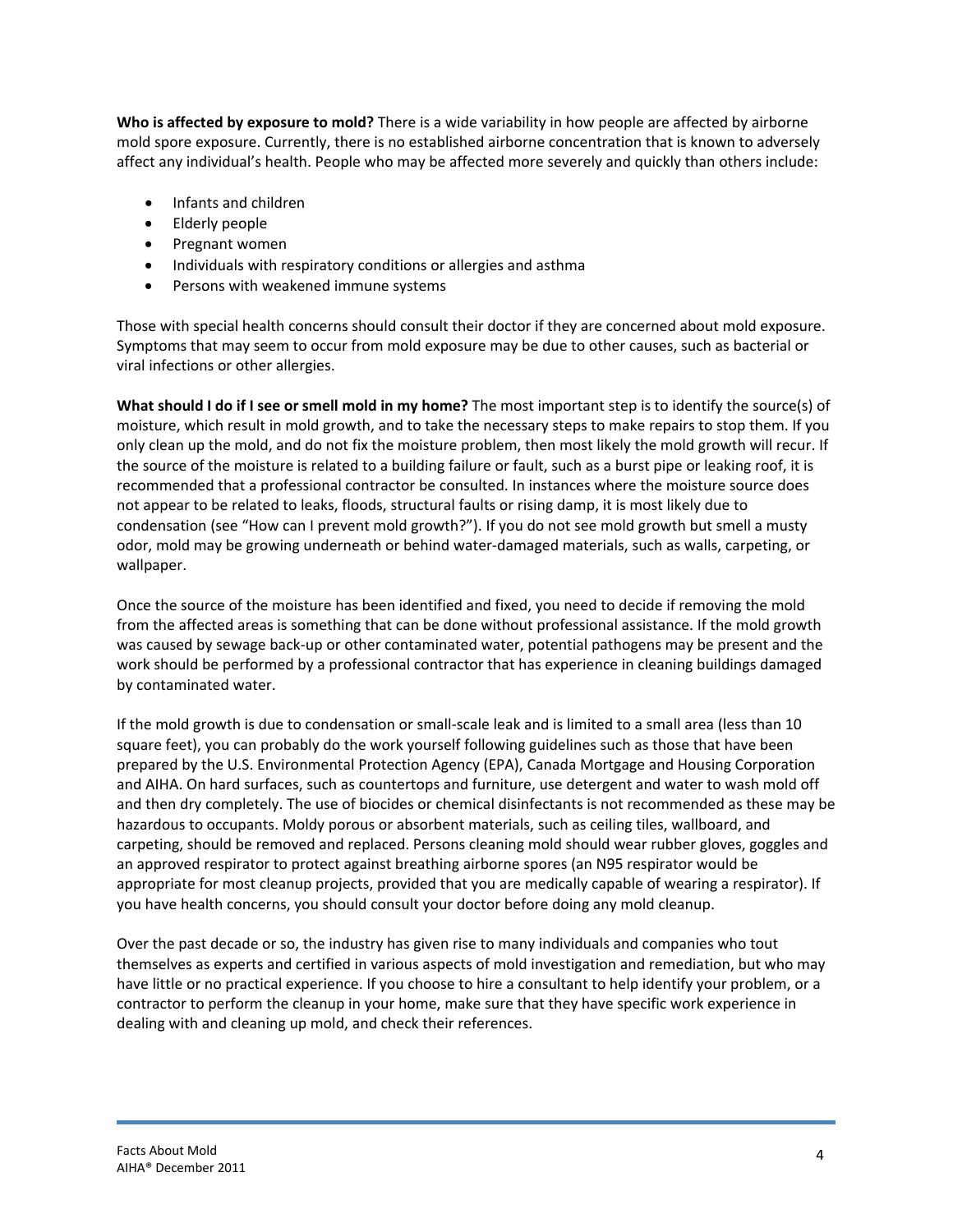**Should I test my home for mold on a routine basis?** Probably not. Looking for evidence of water damage and visible mold growth should be your first step. Testing for mold is expensive, and you should have a clear reason for doing so. In addition, there are no standards for "acceptable" levels of mold in the indoor environment. When air testing is done, it is usually to compare the levels and types of mold spores found inside the home with those found outdoors. If you know you have a mold problem, it is more important to spend time and resources solving the moisture problem and getting rid of the mold than to spend it on sampling.

**Who do I call to deal with extensive mold growth in a building?** A professional experienced in mold evaluation and remediation, such as an industrial hygienist, may need to be hired to address extensive mold growth in a building. It is important to correct large mold problems as soon as possible by first fixing the source of the moisture problem and removing contaminated materials, then cleaning the surfaces, and finally drying the area completely. If you use outside contractors or professionals, make sure they have experience cleaning up mold. Check their references, and have them follow the recommendations and guidelines given in the information resources at the end of this fact sheet.

# **The Facts about Mold: For the Professional**

**How should a building be evaluated for mold growth?** The first step is to perform an inspection to check building materials and spaces for visible mold growth, signs of moisture damage indicating a history of water leaks, elevated humidity levels, and/or condensation. Any occupant complaints should be noted, as well as any musty or moldy odors.

Components of the building's ventilation system should be inspected, with particular emphasis on the filters, cooling coils (if present), the fan chamber and any internal insulation. If mold growth or moisture problems are found, the air pressure differentials between the area of growth and surrounding areas should be determined. The location of the mold and moisture damage should also be characterized to determine its impact on the building and its occupants. The risk of potential health consequences varies depending upon the amount of visible mold/moisture damage and the degree of isolation from the occupied space. Exposure risk from greatest to least would be 1) growth on surfaces exposed to occupied space, 2) on interior walls or floor cavities and 3) in exterior walls with poor air barriers. If the mold damage is in the ventilation system, immediate steps are required to stop the spread of contamination. If the contamination is on the surface of walls, ceilings or floors exposed to the occupied space, prompt steps are required to contain the mold‐damaged areas because what is visible is just a fraction of the total.

**When is sampling necessary in a building evaluation?** Air, surface or bulk sampling may not be necessary, depending on the goal of the investigation. If visible mold is present, then it should be remediated, regardless of what species are present or whether or not samples have been collected. In situations where visible mold is present and there is a need to have the mold identified, surface or bulk sampling may be warranted. In specific instances, such as cases where health concerns are an issue, litigation is involved, or the source(s) of contamination is unclear, sampling may be considered as part of a building evaluation.

If mold is suspected but not visibly detectable after a thorough inspection, then microbial air sampling conducted in accordance with guidance documents (such as AIHA's second edition of *Field Guide for the Determination of Biological Contaminants in Environmental Samples*—also known as the Field Guide—and AIHA's Green Book) may reveal evidence of mold amplification or reservoirs indoors, particularly of mold that is considered "hidden" behind walls and other building structures. If mold is being removed and there is a question about how far the colonization extends, then surface or bulk sampling, in combination with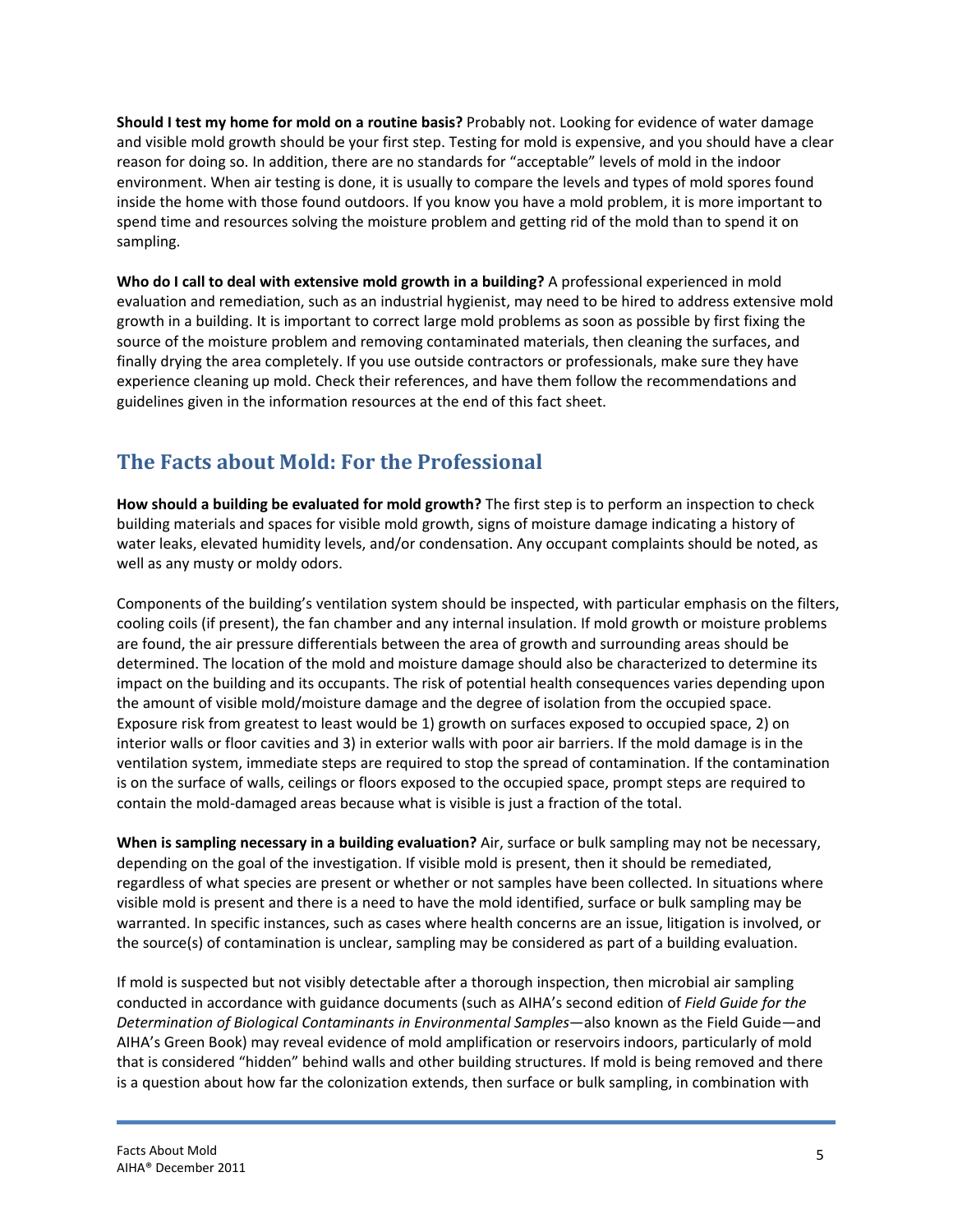moisture readings, may be useful. Sampling for airborne mold spores can indicate whether the mix of indoor molds is "typical" of the outdoor mix or, conversely, "atypical" or unusual at the time of sampling.

Any sampling that does occur must be performed by professionals such as an industrial hygienist experienced with mold issues and familiar with current guidelines and, if applicable, local regulations. If samples are collected, regardless of the purpose, the results should help answer a clear question. Sampling without a specific purpose greatly increases the chances of generating useless data. Note that laboratories vary in experience and proficiency; using an AIHA‐LAP, LLC EMLAP‐accredited lab or equivalent is recommended.

**Why are there no standards for mold exposure?** Health hazards from exposure to environmental molds and their metabolites relate to four broad categories of chemical/biological attributes. These materials may be: 1) irritants, 2) allergens, 3) toxins, and rarely 4) pathogens. Different mold species may be more or less hazardous with respect to any or all of these categories. In addition, individual risks from exposure to a particular mold species may vary depending on a number of factors.

Uncertainty is further complicated by a lack of information on specific human responses to well‐defined mold contaminant exposures. In combination, these knowledge gaps make it impossible to set simple, meaningful exposure standards for molds and related contaminants.

**With no standards, how do I interpret my sampling results?** A useful method for interpreting microbiological results is to compare the kinds and levels of organisms detected in different environments. Usual comparisons include indoors versus outdoors, or complaint areas versus non‐complaint areas. Specifically, in buildings without mold problems, the qualitative diversity (types) of airborne fungi indoors and outdoors should be similar. Conversely, the dominating presence of one or two kinds of fungi indoors, coupled with the absence of the same kind of fungi outdoors, may indicate a moisture problem and degraded air quality.

Also, the consistent presence of certain fungi, such as *Stachybotrys chartarum, Aspergillus versicolor*, or various *Penicillium* species, over and beyond background concentrations may indicate the occurrence of a moisture problem and a potential atypical exposure. Generally, indoor mold types should be similar to, and airborne concentrations should be no greater than, those found outdoors and in non‐complaint areas. Analytical results from bulk material or dust samples may also be compared to results of similar samples collected from reasonable comparison areas.

Comparisons of total bacterial levels indoors versus outdoors may not be as useful as with fungi, since natural bacteria reservoirs exist in both places. Comparisons of the specific types of bacteria present, excluding those of known human origin, can help determine building‐related sources.

**Does mold remediation always require isolation/containment?** Mold remediation should always require some level of isolation of materials or containment. The lower level of containment or isolation involves sealing removed moldy materials in a plastic bag for disposal. Local‐area or full‐area containment decisions should be made based on the size of the area of mold growth and moisture damage, along with the potential for occupant exposure or building contamination without containment. These decisions should be based on an understanding of the full scope of mold contamination, including both visible and possible hidden mold sources.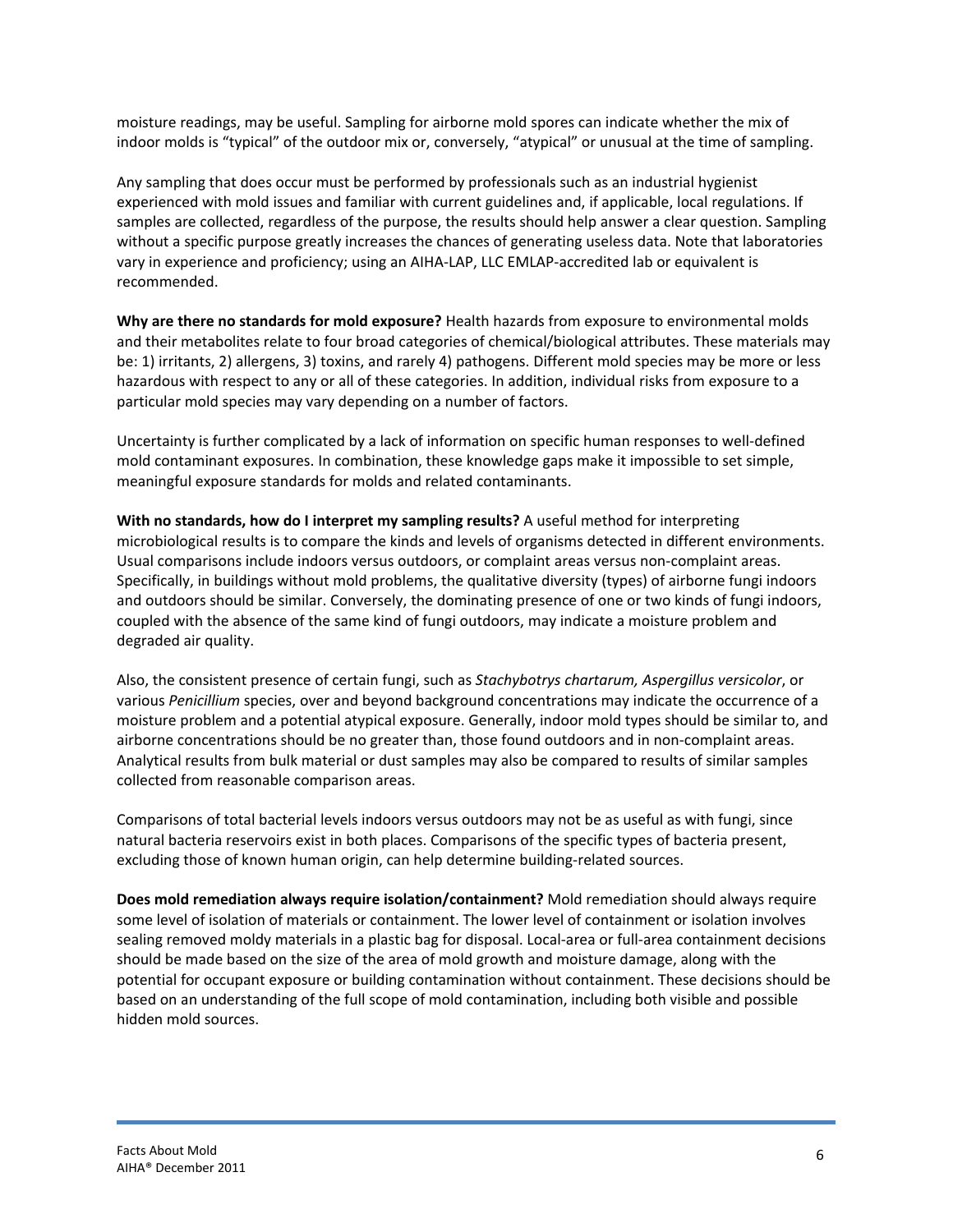**Are biocides useful or required in remediation projects?** Biocides are disinfectant chemicals used to kill germs. In most mold remediation projects, biocides are not a substitute for thorough cleaning. Biocides are of limited use in remediation of indoor mold contamination for two main reasons:

- 1) Because applications of biocides are variable, these treatments do not always remove allergens that can lead to allergies in sensitive individuals, nor do they remove other metabolites from mold that can cause adverse reactions in some people. Even though the application of biocides may kill mold spores, the only way to remove the allergens and other metabolites is through the physical elimination of mold and moldy materials by thorough cleaning or removal.
- 2) Commonly used biocides do not effectively kill molds. For example, active fungal growth on a surface may produce a spore density of 1 million spores per square inch. Treating this site with a biocide that has an effectiveness of 99.999% would still leave an estimated 10 viable spores per square inch. As such, mold growth may recur if the underlying moisture problem is not resolved.

Biocidal treatments are indicated only when the contaminant is one of the few fungi, such as *Aspergillus fumigatus*, that are known to cause human infection. This is particularly important in health‐care facilities or other places with occupants who have impaired immune systems or who may be more susceptible to infections.

If a contractor proposes the use of biocides, insist that you see information from the US EPA or Health Canada that it is approved for use indoors to remediate mold in the USA or Canada, respectively.

**What are the knowledge gaps concerning mold exposure and its health effects?** Chief among the knowledge gaps are: (1) defining how mycotoxins affect human health and (2) the health risks associated with mycotoxins, microbial volatile organic compounds, allergen, and glucan exposures.

The causes of individuals' susceptibility to infectious fungi are relatively well understood. Conversely, the mechanisms responsible for allergic sensitization, contact dermatitis, hypersensitivity pneumonitis, and inhalation fevers vary from incompletely characterized to entirely unknown. Predisposing host factors influence individual susceptibility to environmental exposures.

The lack of meaningful exposure limits for most indoor air quality contaminants is a major obstacle to establishing regulatory standards for individual exposure to airborne contaminants. The same is certainly true for molds. Until microbiological methods for demonstrating mold concentrations in the environment are standardized and reproducible, epidemiological studies necessary to determine dose-response can only suggest association, not cause and effect, with respect to mold exposures and health effects.

### **Resources**

Listings of indoor air quality consultants can be obtained from AIHA's *Consultants Listing*, although AIHA does not recommend specific consultants. Additional technical information is included in the following sources:

- Recognition, Evaluation and Control of Indoor Mold, AIHA, 2008 (the Green Book)
- Field Guide for the Determination of Biological Contaminants in Environmental Samples, 2nd edition, AIHA, 2005 (the Field Guide)
- Assessment, Remediation, and Post-Remediation Verification of Mold in Buildings, AIHA, 2004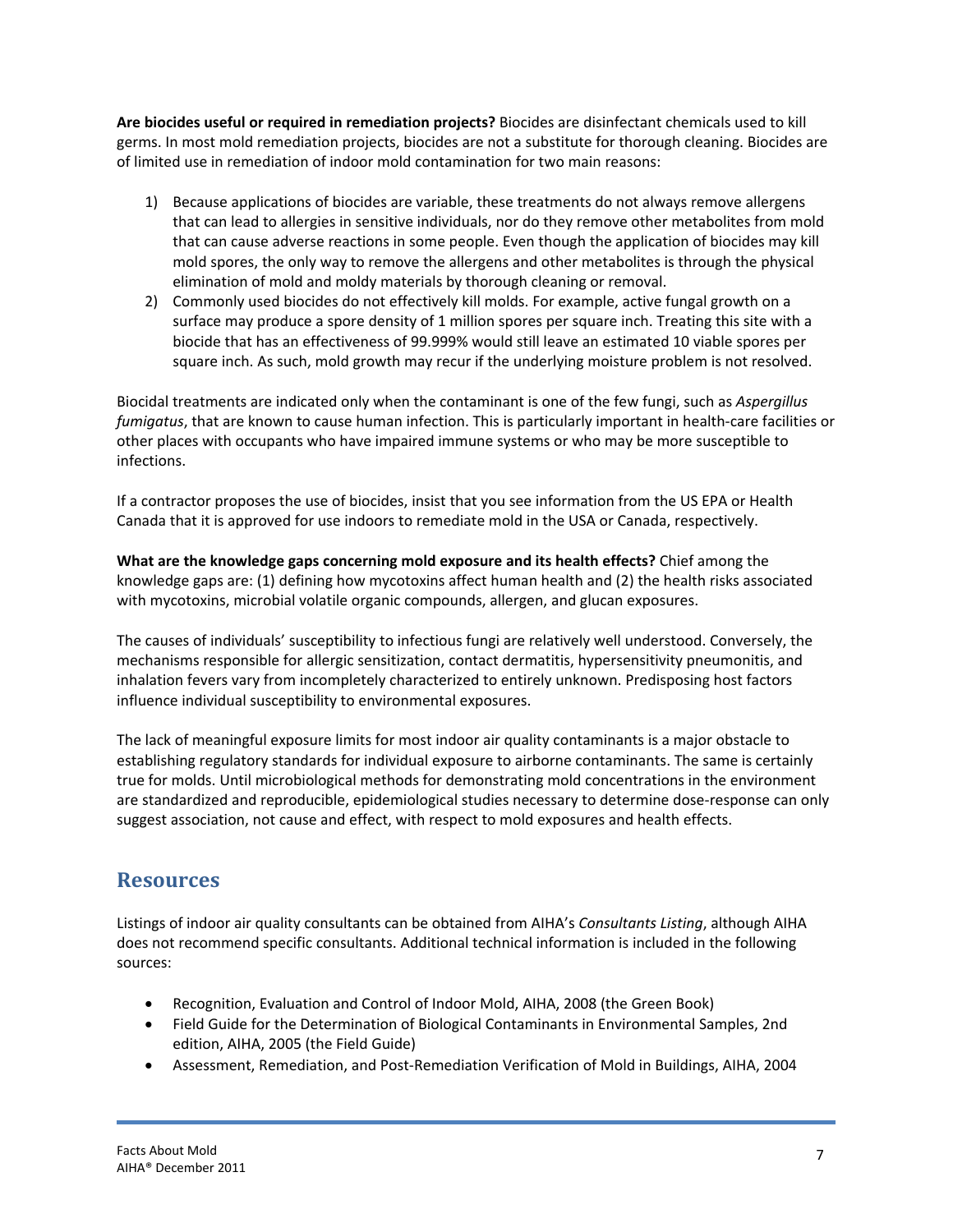- Environmental Mold: State of the Science, State of the Art, AIHA, 2003
- Report of Microbial Growth Task Force, AIHA, 2001
- Listing of AIHA Laboratory Accreditation Programs, LLC Environmental Microbiology Laboratory Accreditation Program (EMLAP) accredited laboratories
- IICRC S500, Standard and Reference Guide for Professional Water Damage Restoration, Institute of Inspection, Cleaning, and Restoration Certification, www.iicrc.org 2006
- Mould Guidelines for the Canadian Construction Industry. CCA 82-2004, CCA, 2004
- Mold Remediation in Schools and Commercial Buildings (EPA 402‐K‐01‐001), Environmental
- Protection Agency (EPA), www.epa.gov/iaq/molds/index.html 2001
- Bioaerosol: Assessment and Control, ACGIH, 1999

#### **For More Information**

- State or Local Department of Health
- Environmental Protection Agency (EPA): www.epa.gov/iaq
- EPA and FEMA (Federal Emergency Management Agency) Flood Clean-Up Guidelines: www.epa.gov/mold/moldresources.html#Floods/Flooding and www.fema.gov/hazard/flood/index.shtm
- Centers for Disease Control and Prevention (CDC): www.cdc.gov/mold/default.htm
- California Indoor Air Quality Program: http://www.cal‐iaq.org/mold/about‐mold
- New York City Department of Health "Guidelines on Assessment and Remediation of Fungi in Indoor Environments": www.nyc.gov/html/doh/html/epi/moldrpt1.shtml
- Canada Mortgage and Housing Corporation: http://www.cmhc‐schl.gc.ca/en/co/maho/yohoyohe/momo/

#### **The Facts about Mold: A Glossary**

**Allergen:** A substance that elicits an antibody response and is responsible for producing allergic reactions by inducing formation of IgE. IgE is one of a group of immune system mediators. IgE antibodies, when bound to basophiles in circulation or mast cells in tissue, cause these cells to release chemicals when they come into contact with an allergen. These chemicals can cause injury to surrounding tissue—the visible signs of an allergy. Fungal allergens are proteins found in either the mycelium or spores. Only a few fungal allergens have been characterized, but all fungi are thought to be potentially allergenic.

**Atopy:** This term refers to the genetic tendency to develop allergic diseases such as allergic rhinitis, asthma and atopic dermatitis (eczema). Atopy is typically associated with heightened immune responses to common allergens, especially inhaled allergens and food allergens.

**Biocide/Fungicide:** Chemicals that limit the growth of or kill microorganisms such as fungi. "Black mold": This poorly defined term, which has no scientific meaning (also called "toxic black mold"), has been associated with *Stachybotrys chartarum*. While only a few molds are truly black, many appear black. Not all molds that appear to be black are Stachybotrys.

**Fungi:** Neither animals nor plants, fungi are classified in their own kingdom. The fungi kingdom includes a very large group of organisms, including molds, yeasts, mushrooms, and puffballs. There are more than 100,000 accepted fungal species—but current estimates range up to 10 million species. Mycologists (people who study fungi) group fungi into four large groups according to their reproduction method.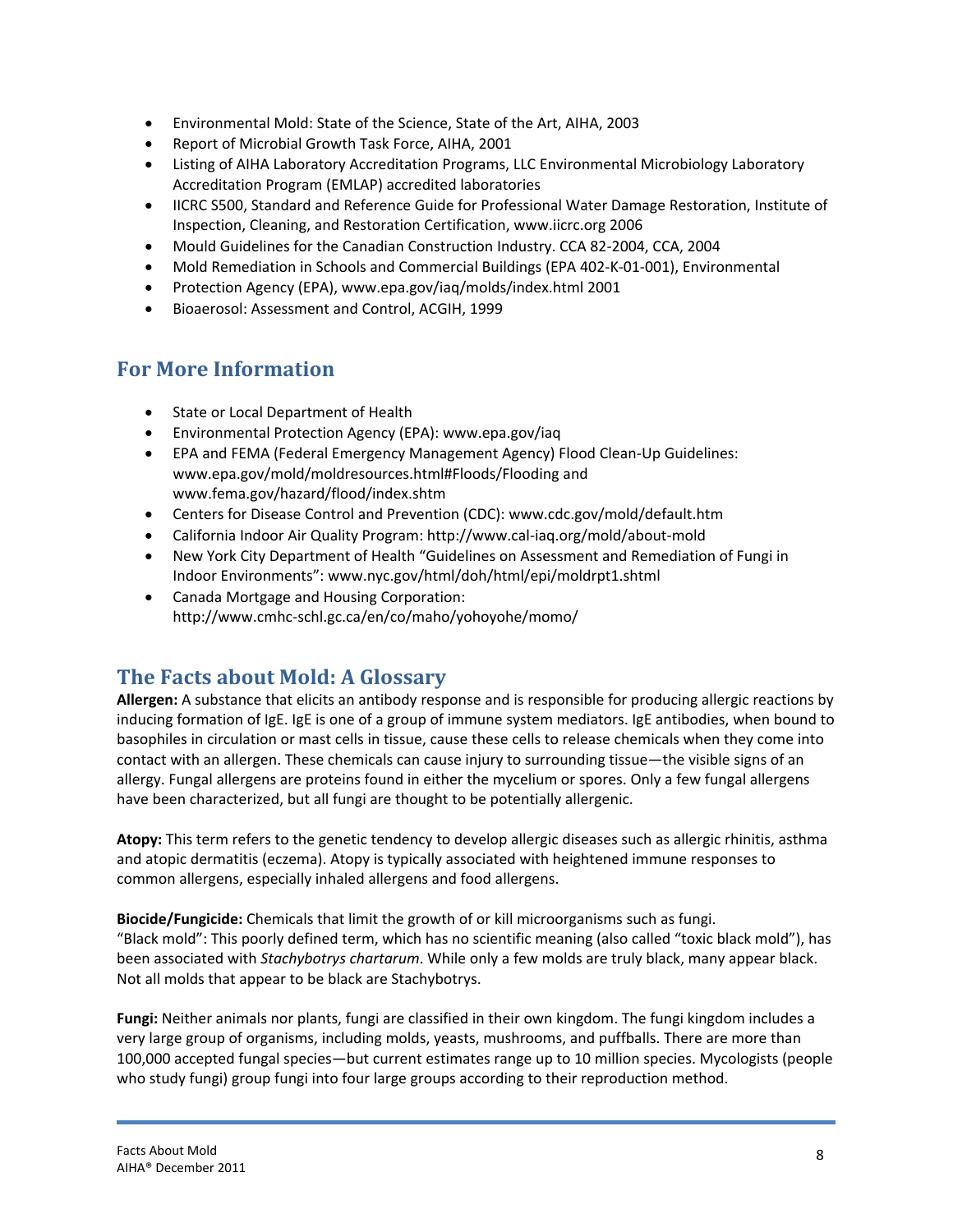**Glucan:** Glucans are polysaccharides comprised primarily of glucose present in plants and fungi. In buildings, both plant and fungal glucan are present. Different chemical forms of glucan have different effects on health. Some glucans are marketed as being good for health such as the glucans that come from mushrooms. The form of glucan that dominates in molds such as *Aspergillus* and *Penicillium* and related fungi is called beta‐1, 3‐D‐glucan in triple helical form. Triple helical glucan reacts to the glucan receptor in the lung, and this results in inflammatory processes being stimulated.

**Hidden mold:** Visible mold growth on building structures that is not easily seen—for example, above drop ceilings, within wall cavities (the space between the inner and outer structure of a wall), inside air handlers, or within the ducting of a ventilation system. Visible mold within a ventilation duct is in immediate contact with the occupied space. Spores released from such growths are affected by air movement and relative humidity. Spores of mold growth in wall cavities are released by the air exchange between the wall cavity and occupied space. The rate of spore movement between such spaces is typically slow. Volatile gases produced by visible mold growth in wall cavities are also known to occur and migrate to occupied spaces even through air barriers.

**Microbial volatile organic compounds (MVOCs):** Chemicals produced by fungi as a result of their metabolism. Some of these chemicals are responsible for the characteristic moldy, musty, or earthy smell of fungi, whether mushrooms or molds. Some MVOCs are considered irritants, and their presence is usually annoying. Specific MVOCs are thought to be characteristic of wood rot and mold growth on building materials. The human nose is very sensitive to mold odors, sometimes more so than current analytical instruments.

**Mold:** A group of organisms that belong to the fungi kingdom (see Fungi). Although the terms mold and fungi have been commonly referred to interchangeably, all molds are fungi, but not all fungi are molds.

**Mycotoxins:** Compounds produced by "toxigenic fungi" that are toxic to humans or animals. By convention, the term "mycotoxins" excludes mushroom toxins and compounds of low potency or toxicity only in in‐vitro systems. The ordinary use of the term refers to compounds of importance in agriculture. This includes a small number of very potent compounds such as deoxynivalenol, aflatoxin, fumonisin, ochratoxin, and zearalenone. It also includes the much less common nivalenol, T‐2/HT‐2 toxins, as well as some other *Penicillium* and *Aspergillus* toxins and toxins from *Stachybotrys chartarum* and *Pithomyces chartarum*. The biochemical targets of mycotoxins are usually many, but the mechanisms of toxicity, even within families of toxins, are typically different. It is important to remember that the toxins from agriculturally important fungi, including deoxynivalenol, aflatoxin, fumonisin, ochratoxin, T‐2 toxin and zearalenone, do not occur on building materials.

The genetic property to produce mycotoxins is particular to given species. Some species *including Fusarium graminearum* and *S. chartarum* have genetic subpopulations called chemotypes that produce different mixtures of compounds. In the case of *F. graminearum*, these chemotypes are distributed by continent. In the case of *S. chartarum*, both chemotypes occur together.

**Remediate:** To fix a problem. Related to mold contamination, remediation includes fixing the water/moisture problem and the cleaning, removal, and/or replacement of damaged or contaminated materials.

**Spore:** General term for a reproductive structure in fungi, bacteria, and some plants. In fungi, the spore is the structure that may be used for dissemination and may be resistant to adverse environmental conditions.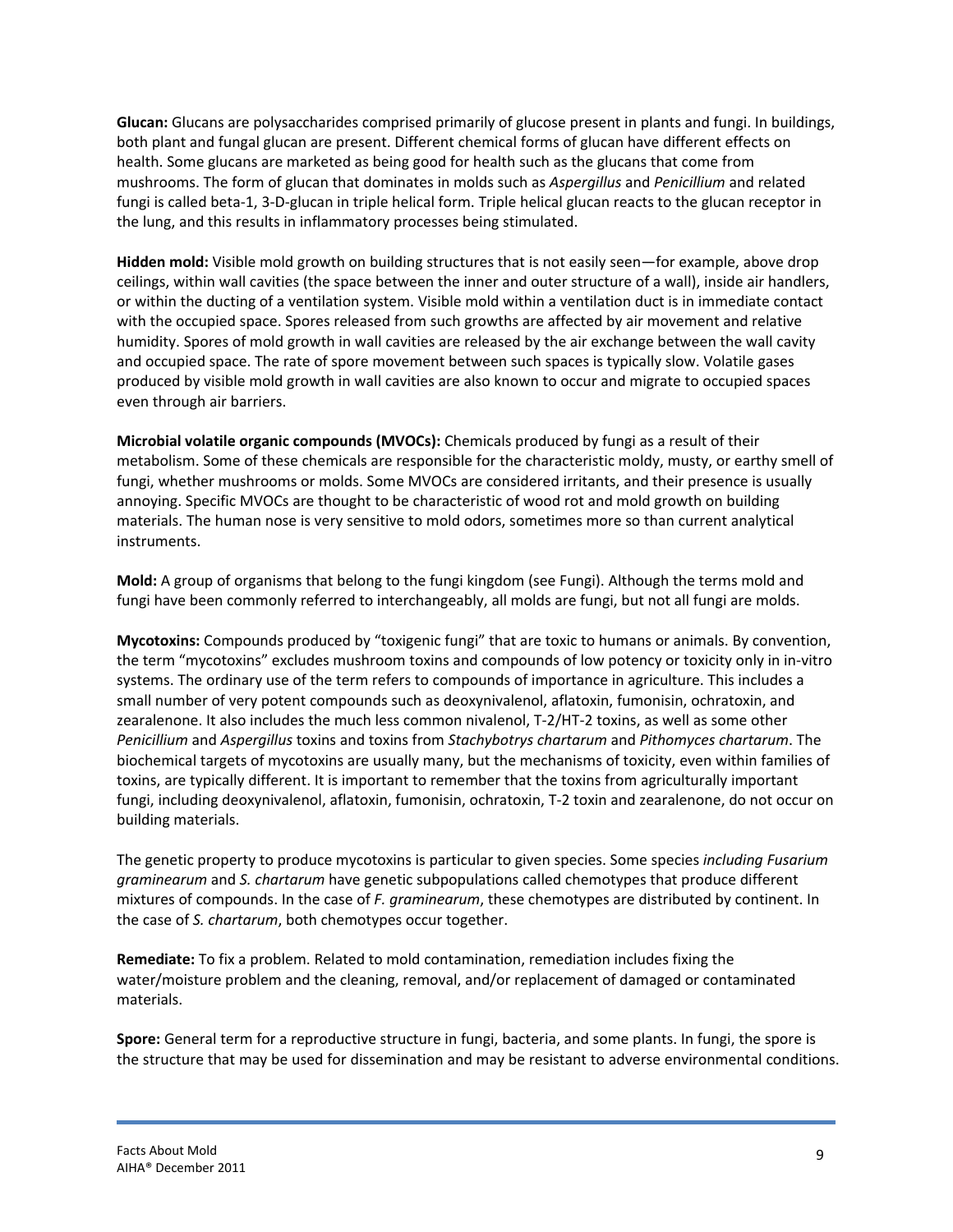*Stachybotrys***:** Genus that includes approximately 10 species and occurs mainly on dead plant materials. Of these, *Stachybotrys chartarum* and its sister species *S. chlorohalonata* are the most common. These species are widespread and typically grow on straw. In the indoor environment, *Stachybotrys* is commonly found on cellulosic materials, including paper, canvas, and jute, that are wetted to a water activity > 0.98. This is a toxigenic mold. There are two chemotypes of this species that produce trichothecenes plus spirolactones or atranones plus spirolactones; these toxins have been demonstrated on mold‐damaged building materials. The closely related species *Memnoniella echinata* occurs on the same materials but does not produce potent trichothecenes. Both chemotypes of *S. chartarum/S. chorohalonata* and *M. echinata* typically occur together on samples of very wet cellulosic materials with *M. echinata* being more important in warmer climates. This fungus does not cause invasive disease. Allergens of *S. chartarum sensu latto* have been identified.

**"Toxic mold":** This has no scientific meaning, since mold itself is not toxic. The metabolic byproducts of some molds may be toxic (see Mycotoxins).

**Toxigenic fungi:** Fungi that can produce mycotoxins (see Mycotoxins).

## **Common Indoor Fungi**

*Alternaria***:** A genus comprised of approximately 50 species, most of which are saprophytes or plant pathogens. *Alternaria alternata* is an extremely common saprophyte found worldwide on plants, wood, wood pulp, textiles, and food. *A. alternata* grows on the surfaces of leaves (phylloplane) and occurs in outdoor air at modest levels, peaking in July or August depending on the location (reaching perhaps 500 spores/m<sup>3</sup>). The allergens of *A. alternata* can induce reactions at very low concentrations in sensitized individuals. Phylloplane strains of *A. alternata* that are found in air do not produce AAL toxin. Some produce the phytotoxin (a compound toxic to plants) alternariol and related metabolites.

*Aspergillus***:** The asexual stage of a number of Ascomycetes. Species of *Aspergillus* are distributed worldwide, although they are more common in warmer climates. These species grow on a vast array of organic materials. There are 182 accepted species, although only 40 occur with any frequency. Species of *Aspergillus* include several of considerable economic importance: *A. flavus* is the main producer of the potent carcinogen aflatoxin and *A. fumigatus* is an important cause of the invasive disease aspergillosis. Several species are common on building materials, including *A. versicolor. A. fumigatus* is common in outdoor air in some regions during the fall, occurring on composting materials.

*Cladosporium***:** A genus comprised of approximately 500 species, most of which are saprophytes or plant pathogens; perhaps 20 are common. *Cladosporium sphaerospermum, C. cladosporoioides*, and *C. herbarum* are the most common species. All are found on plants, wood, wood pulp, textiles, and food. Of the three, *C. sphaerospermum* is the species typically found on building materials. The other two are phylloplane species that occur in outdoor air at high levels, peaking in June, July, or August depending on the location (reaching perhaps 10,000 spores/m<sup>3</sup>). *C. herbarum* produces a wide variety of allergens, and approximately 10 percent of the population is sensitized to *Cladosporium*. Phylloplane strains of *Cladosporium* do not produce metabolites with material toxicity.

*Penicillium***:** The asexual stage of a number of Ascomycetes. The species of *Penicillium* are found worldwide but are more common in temperate climates. These species grow on a vast array of organic materials. There are 225 accepted species, although only 70 occur with any frequency. Species of *Penicillium* include several of considerable economic importance: *P. verrucosum* produces ochratoxin on cereals and *P. chrysogenum*